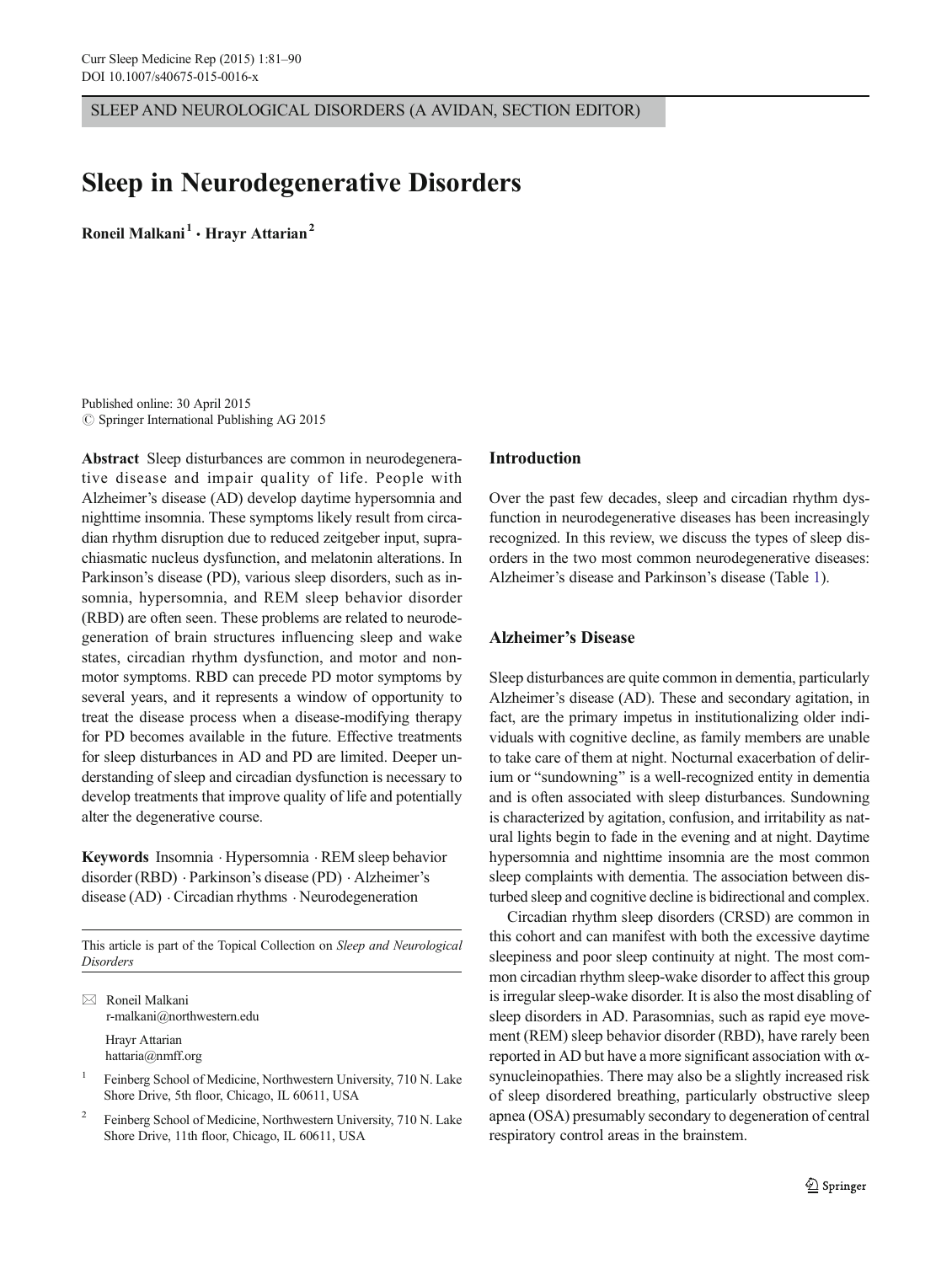<span id="page-1-0"></span>Table 1 Summary of sleep disorders and their treatment in Alzheimer's disease and Parkinson's disease

|                                      | Alzheimer's disease                                                                                                                            | Parkinson's disease                                                                          |
|--------------------------------------|------------------------------------------------------------------------------------------------------------------------------------------------|----------------------------------------------------------------------------------------------|
| Common sleep disorders               | Irregular sleep-wake rhythm disorder                                                                                                           | Insomnia                                                                                     |
|                                      |                                                                                                                                                | Hypersomnia                                                                                  |
|                                      |                                                                                                                                                | REM sleep behavior disorder                                                                  |
| Underlying sleep<br>pathophysiology  | Decreased exposure to zeitgebers                                                                                                               | Sleep disruption from nocturnal motor<br>and non-motor symptoms                              |
|                                      | Degeneration of the suprachias matic<br>nucleus<br>Dysfunction of retinohypothalamic<br>tract<br>Decreased melatonin secretion<br>Phototherapy |                                                                                              |
|                                      |                                                                                                                                                | Influence of neurodegeneration of or<br>dopaminergic structures on sleep<br>regulatory areas |
|                                      |                                                                                                                                                |                                                                                              |
|                                      |                                                                                                                                                | Treatment                                                                                    |
| Behavior and lifestyle modifications |                                                                                                                                                |                                                                                              |
|                                      | Phototherapy                                                                                                                                   |                                                                                              |
|                                      | Doxepin                                                                                                                                        |                                                                                              |
|                                      | Melatonin                                                                                                                                      |                                                                                              |
|                                      | Hypersomnia                                                                                                                                    |                                                                                              |
|                                      | Modafinil                                                                                                                                      |                                                                                              |
|                                      | REM sleep behavior disorder                                                                                                                    |                                                                                              |
|                                      | Clonazepam                                                                                                                                     |                                                                                              |
|                                      | Melatonin                                                                                                                                      |                                                                                              |

This article will focus mainly on the CRSD, primary Irregular Sleep Wake Disorder (IRSWD). As these are by far the most common, and their unique pathophysiology in AD requires specialized multidisciplinary approach to treatment, which may improve both insomnia and daytime sleepiness.

## Pathophysiology of CRSD in AD

The circadian sleep-wake rhythms are controlled by the suprachiasmatic nucleus (SCN), the master clock or the pacemaker that resides in the hypothalamus. Even with normal aging, the SCN degenerates resulting in earlier awakenings and less consolidation of nocturnal sleep [\[1](#page-6-0)]. The disturbances of circadian rhythms, as well as fragmentation of sleep at night, are more pronounced in AD. In fact, dampened circadian rhythm amplitude and delayed acrophase (the time period during which the circadian process is most active) in otherwise healthy older adults is a risk factor for developing AD within the following 5 years with an odds ratio of 1.57 (95 % CI 1.10–2.26) [[2\]](#page-6-0). Due to a variety of reasons, people with AD have less exposure to light, the primary zeitgeber (time givers or external stimuli that reset the internal clock). Furthermore, the impact of light on their sleep-wake rhythms is dampened due to multiple factors including age-related yellowing of the cornea and cataracts [\[3\]](#page-6-0) and degeneration of the retinal ganglionic cells [\[4](#page-6-0)]. These cells project through the retinohypothalamic tract to the SCN, providing the pathway on how light can influence the sleep-wake cycle and entrain to follow the 24-h day rather than the slightly longer intrinsic rhythm [[5\]](#page-6-0). AD patients are also more likely to spend more time indoors and be less physically active than their healthy counterparts, further limiting their exposure to natural light [\[6](#page-6-0)]. Reduced natural light and daytime physical activity result in institutionalized elderly having more disturbed sleep-wake cycles than their community-dwelling counterparts [\[7](#page-6-0)].

The release of melatonin, a hormone secreted by the pineal gland under the control of the SCN, is used to regulate circadian fluctuations. CSF melatonin levels decrease with normal aging, and they become even lower in AD; its onset is earlier, and its peak becomes irregular. This is presumably due to SCN degeneration, as the pineal gland is not affected by AD pathology [\[8](#page-6-0)]. In addition, the degeneration of the nucleus basalis of Meynert, a major source of cholinergic input, can further affect sleep-wake rhythms [[9](#page-6-0)]. The dysfunction of the SCN and the related retinohypothalamic tract, alteration of melatonin levels, and significantly reduced exposure to zeitgebers lead to CRSD in dementia and AD in particular, and they can cause both excessive daytime sleepiness and nighttime insomnia.

The more severe the underlying cognitive decline, the more disrupted sleep becomes, but genetic predispositions also play a role in sleep disturbances in AD. Melatonin and its decline in secretion may be the link between AD and sleep disturbances. Melatonin inhibits β-amyloid aggregation and toxicity and inhibits tau protein hyperphosphorylation [[10\]](#page-6-0). It is also a potent antioxidant that may prevent cell death [[11](#page-6-0)]. Dysfunction in melatonin levels leads to circadian desynchrony. Degeneration of the hippocampus commonly occurs in AD. Its plasticity, presumably due to its connections through the SCN, is influenced by light, melatonin and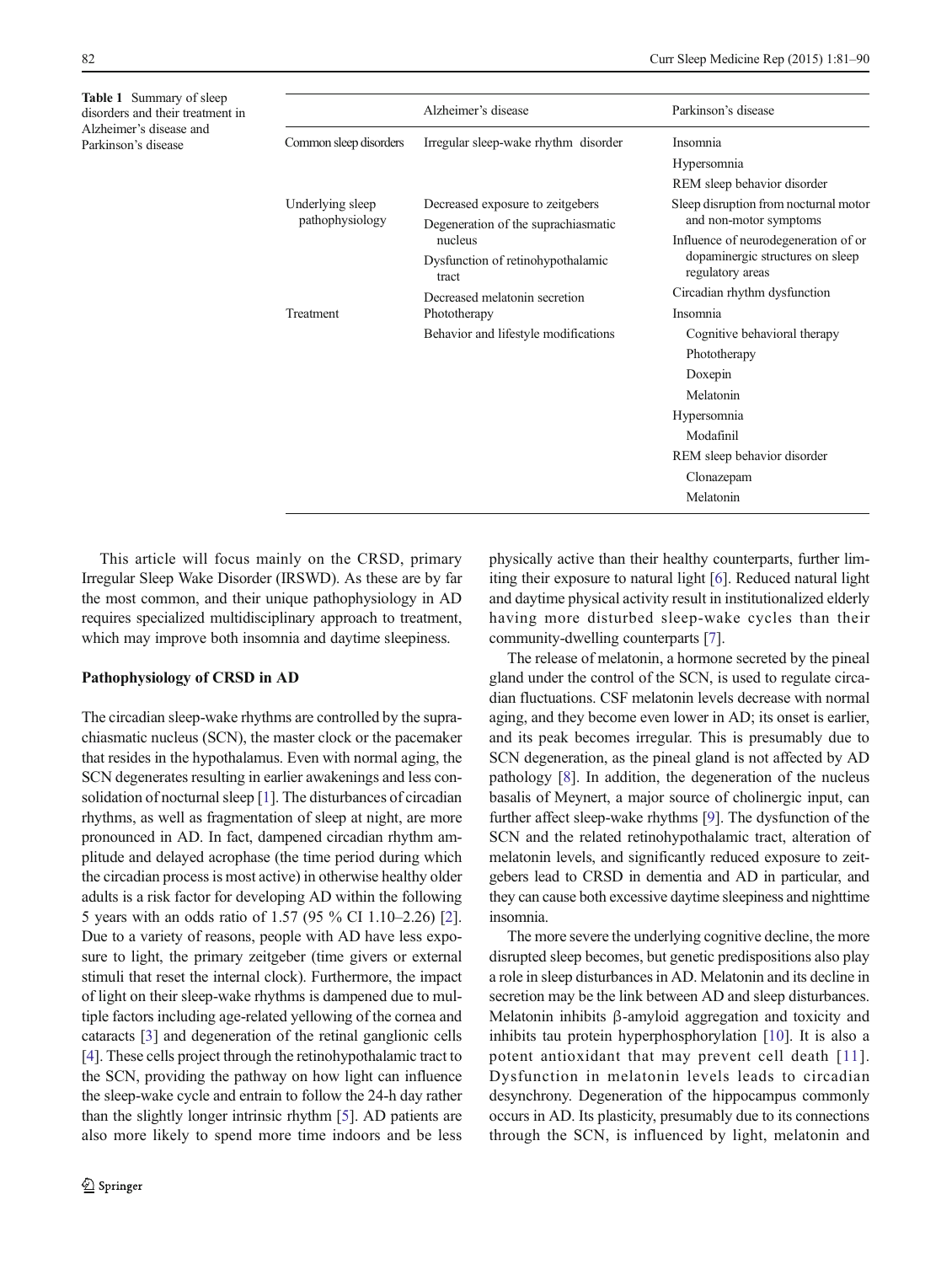circadian gene manipulation [\[12](#page-6-0)]. Hence, another potential mechanism by which dementia may be linked to sleep-wake disturbances.

In animal models, β-amyloid increases during wakefulness and is cleared from the brain during sleep through the lymphatic system [[13\]](#page-6-0). With sleep deprivation, there is a further increase in β-amyloid levels [[14\]](#page-6-0). It is unclear whether the fluctuations of the β-amyloid levels are directly under the control of circadian system, or if they are indirectly influenced by circadian control of the sleep-wake cycle.

# Sleep Architecture Changes and Other Sleep Disorders in AD

Most but not all sleep-wake abnormalities in AD are due to circadian rhythm disturbances. There are also sleep architecture changes which are the same as seen in the healthy elderly population but much more pronounced in severity. As mentioned above, RBD has been rarely described in AD, as the latter is a tauopathy, and RBD is usually associated with α-synucleinopathies. Sleep disordered breathing, particularly OSA, is more common in AD than can be explained by age alone. OSA worsens cognitive decline in AD and positive airway pressure therapy partially improves cognition [\[15](#page-6-0)]. Lastly, restless legs syndrome (RLS), although not more prevalent in AD, can disturb sleep and worsen "sundowning". In addition, depending on the degree of dementia, establishing the diagnosis based on symptomatology can be challenging [\[16,](#page-6-0) [17\]](#page-6-0).

#### Management

The discovery of melatonin dysfunction in AD led to a handful of trials with exogenous melatonin for sleep-wake disturbances in AD, and the results have been equivocal. Singer et al. ran the largest double-blind placebo-controlled randomized clinical trial. They randomized 157 subjects to either placebo, 10 mg of immediate release melatonin and 2.5 mg of controlled release melatonin. There were no differences in sleep parameters among the groups both objectively using actigraphy and subjectively using caretaker reports [[18](#page-6-0)•]. A randomized placebo-controlled crossover trial with 6 mg of melatonin failed to demonstrate any actigraphic sleep parameters in 45 subjects with AD [\[19\]](#page-6-0). Lastly Gehrman et al., again using actigraphy, found no improvement in either sleep parameters or daytime agitation in 41 patients with AD who were randomized to either placebo, 8.5 mg of regular melatonin or to 1.5 mg of delaed release melatonin [[20](#page-6-0)]. Asayama et al., however, using actigraphy demonstrated modest decrease in nighttime activity with 3 mg of melatonin vs. placebo in a group of 20 subjects with AD. There were no significant changes in daytime naps, overall sleep duration or quality [\[21\]](#page-6-0). When added to bright light therapy, 3 mg of melatonin

was shown to be slightly more effective in improving actigraphic sleep parameters both at night and during the day than bright light alone in 50 subjects with AD [\[22](#page-6-0)]. Lastly, another trial comparing placebo, dronabinol, and melatonin showed only modest reduction in nighttime activity in the melatonin arm without any impact on agitation or other actigraphic sleep parameters or neuropsychological function [\[23\]](#page-6-0).

## Phototherapy

Several small trials have evaluated the benefits of bright light therapy. Neither the intensity nor the duration of the light has been standardized among reports. Morning bright light therapy (usually  $\geq$ 2500 lx), or even 30 lx of blue light, improves nighttime sleep, daytime wakefulness, and reduces evening agitation [\[5](#page-6-0)]. A plan of high intensity light exposure during the day and low intensity at night, improving visual conditions during wakefulness, and nightlights to reduce falls can improve daytime alertness, consolidate sleep and decrease the incidence of sundowning [\[24\]](#page-6-0).

### Behavioral Modifications

A combined treatment of sleep hygiene, daytime exercise and nighttime environment modification has been shown effective in improving sleep-wake cycles both in AD patients and cognitively normal elderly population and in community dwellers and geriatric institutionalized. These include (a) daily exercise, 30 min in duration, preferably outdoors; (b) decreasing time spent in bed during the day and limiting naps to about 30 min before 1 P.M.; (c) maintaining a quiet and low lit bedroom at night; and (d) avoiding stimulating medications close to bedtime [[25](#page-6-0)•]. Finally, sedative hypnotics, dopamine agonists, cholinesterase inhibitors and other medications for symptomatic management of AD sleep-wake complaints should be used with caution given their side effect profile (i.e., dizziness, bradycardia, and insomnia).

## Parkinson's Disease

Parkinson's disease (PD) is the second most common neurodegenerative disease and affects 1 % of the general population over age 60 years [\[26\]](#page-6-0). Clinical manifestations include bradykinesia, rigidity, tremor, and shuffling gait. PD can be divided into subtypes, such as tremor predominant, characterized by significant resting tremor, or postural instability gait dysfunction (PIGD), which involves a greater severity of gait disorder, falls, and freezing of gait. The pathological hallmark of PD is Lewy bodies, comprised of intraneuronal  $\alpha$ synuclein inclusions in the substantia nigra, a source of dopaminergic neurotransmission.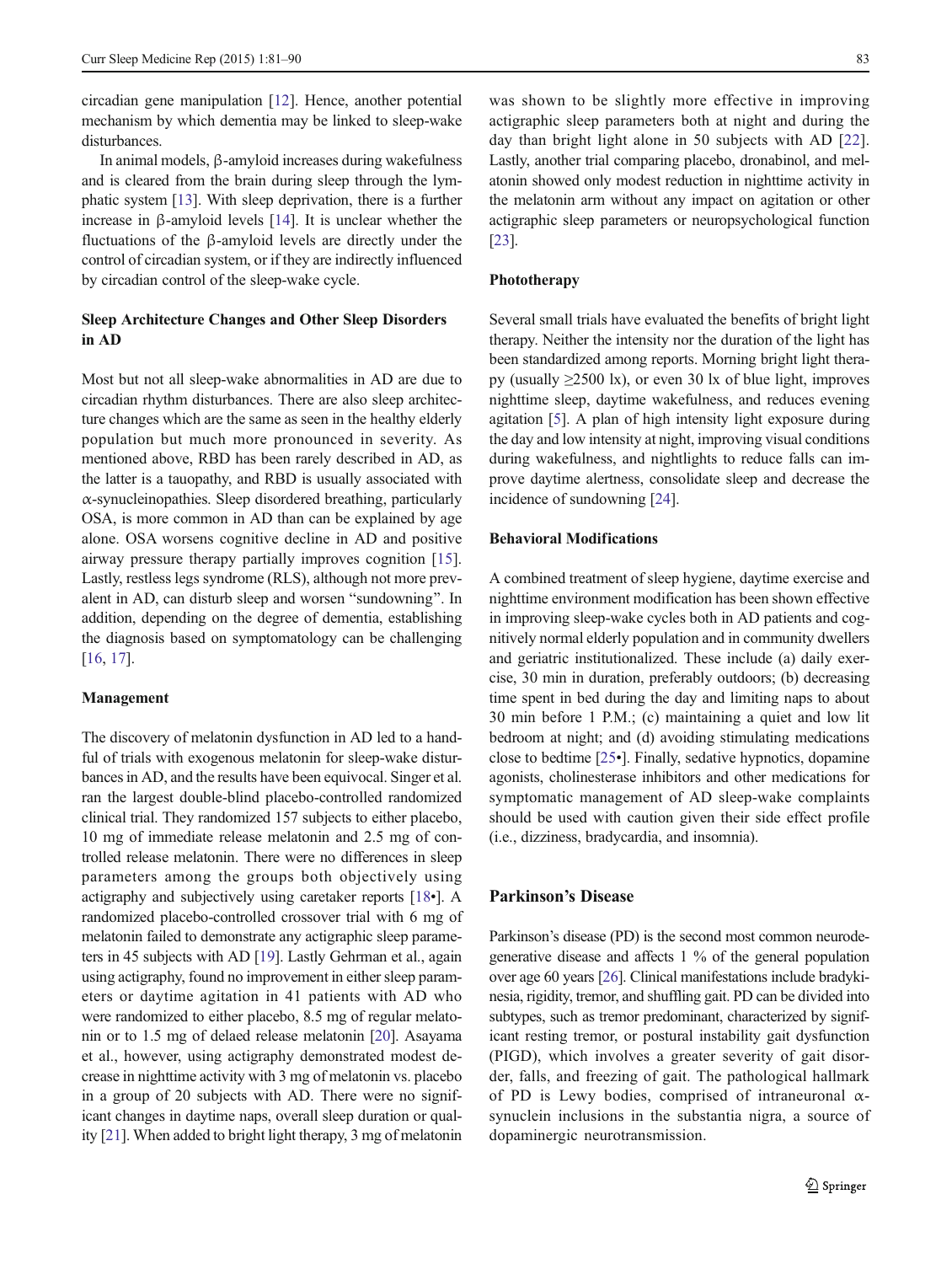Although much focus has been on motor symptoms, nonmotor symptoms of PD, such as sleep dysfunction have been recognized as major contributors to impaired quality of life [\[27\]](#page-6-0). Sleep dysfunction is extremely common in PD, affecting 60-98 % during their course of the disease [[28,](#page-6-0) [29](#page-6-0)]. A variety of sleep disorders can arise in this population, with the most common being insomnia, hypersomnia, and REM sleep behavior disorder (RBD).

## Insomnia

Insomnia, typically sleep fragmentation, is the most common sleep complaint in PD, affecting 60-80 % of the PD population [\[30,](#page-6-0) [31\]](#page-6-0). Sleep fragmentation is a significant contributor to impaired quality of life [\[32](#page-6-0), [27](#page-6-0)] and is associated with hypersomnia and fatigue [\[33\]](#page-7-0), impaired attention and executive function [\[34\]](#page-7-0), and depression [[32](#page-6-0)]. It also increases caregiver burden, particularly if the patient needs assistance when awake [\[35\]](#page-7-0). Polysomnographic characteristics confirm lower sleep efficiency, greater wake after sleep onset, and less slow wave sleep and stage REM sleep in PD patients compared to agematched controls [\[36](#page-7-0)].

There are several causes of insomnia in PD, and often multiple co-exist in an individual patient. Nocturnal motor symptoms, such as tremor, akinesia, and pain, and non-motor symptoms including nocturia, depression, and hallucinations, are associated with sleep disruption in PD [[33\]](#page-7-0). Recently, other causes more intrinsic to the disease have been examined.

There is increasing evidence that sleep dysfunction in PD can be related to the disease process, including neurodegeneration of brainstem sleep centers [\[37\]](#page-7-0). Furthermore, dysfunction of dopaminergic nuclei may play a role given that dopamine is involved in controlling sleep and wake. Dopamine in the ventral tegmental area and substantia nigra interact with key nuclei such as the raphe nuclei, locus ceruleus, hypothalamus, basal forebrain, and thalamus, which are involved in mediating sleep and wake states [\[38\]](#page-7-0). In rats, lesion experiments involving the substantia nigra pars compacta, a key area of degeneration in PD, lead to increased wakefulness during the normal rest period as well as the active period [\[39](#page-7-0)•]. The degree of the lesion correlates with the amount of wakefulness. These results indicate that dopaminergic input from the substantia nigra is part of a pathway with other basal ganglia structures, specifically the caudoputamen and globus pallidus externa, that influence sleep and wake states. Dopaminergic medications increase sleep efficiency [\[36\]](#page-7-0), and although this effect may be due to improvement of nocturnal motor symptoms, these medications can also cause excessive sleepiness [[40](#page-7-0)].

Increasing evidence indicates that circadian rhythm dysfunction may underlie some of these sleep disturbances in PD. Studies using wrist actigraphy show decreased daytime activity and increased nighttime activity, indicating low amplitude of the rest-activity rhythm [\[41](#page-7-0), [42](#page-7-0)]. Furthermore, those

with lower amplitude and less interdaily stability of the restactivity rhythm have more severe disease and hallucinations [\[42](#page-7-0)]. Other rhythms in other such as core body temperature [\[43](#page-7-0)], melatonin [\[44](#page-7-0)•], blood pressure [[45](#page-7-0)], and cortisol [\[46](#page-7-0)] are also to be altered. The mechanism of circadian alterations is not clear but may include alterations in light exposure [\[47](#page-7-0)–[49\]](#page-7-0) and dysfunction in the SCN [\[50\]](#page-7-0).

The treatment of insomnia in PD can be challenging, because it requires identifying which of the myriad of underlying causes are contributing to the disorder. Treatment should be targeted toward identified potential underlying causes. For nocturnal motor symptoms, addition of a dopaminergic therapy at night, such as with dopamine agonists [\[51,](#page-7-0) [52\]](#page-7-0) or controlled release levodopa [[53](#page-7-0)], can improve sleep [[36](#page-7-0)]. Additionally, underlying depression, nocturia, and hallucinations should be addressed. However, if such factors are not present, or response of insomnia to their treatment is not adequate, other means to address insomnia should be sought. Although treatment of insomnia in PD can be similar to that of older adults, hypnotic therapy should be carefully considered if the patient has higher risk of falls or has cognitive impairment. Only a few strategies have been assessed specifically in the PD population. Doxepin, which is antihistaminergic at low doses, given at a dose of 10 mg at bedtime, was shown to improve the symptoms of insomnia compared to placebo, though objective improvements by actigraphy were not seen [\[54](#page-7-0)]. In that same study, cognitive behavioral therapy (CBT) for 90 min weekly for 6 weeks, in combination with bright light therapy (30 min daily), also improved insomnia symptoms by some but not all selfreported measures [\[54](#page-7-0)]. Circadian rhythm-based therapies have potential to improve insomnia. One large retrospective [\[55](#page-7-0)] and one small prospective study [[56](#page-7-0)] using bright light exposure before bedtime showed improvement in insomnia symptoms. Melatonin administration 3 mg [\[57\]](#page-7-0) and 5 mg given at night [\[58\]](#page-7-0) improved self-reported sleep quality and quantity, but these changes were not objectively observed with PSG [\[57](#page-7-0)] or actigraphy [\[58\]](#page-7-0).

#### Hypersomnia

Self-reported hypersomnia is a common complaint in PD, affecting up to 50 % [\[59](#page-7-0), [60\]](#page-7-0). Hypersomnia is independent of age, disease duration, disease severity, depression, and RBD but is associated with sleep-disordered breathing [[61,](#page-7-0) [59,](#page-7-0) [62](#page-7-0)]. In a group of 30 unselected PD patients, 37 % have severe hypersomnia based on a mean sleep latency of less than 5 min on the multiple sleep latency test (MSLT), typical of people with narcolepsy [\[62\]](#page-7-0). However, a larger study of 134 unselected patients with PD found that only 13 % had a mean sleep latency of less than 8 min [[59](#page-7-0)]; however, that group had a less dopaminergic therapy than the earlier study. In those who complain of sleepiness, the frequency of severe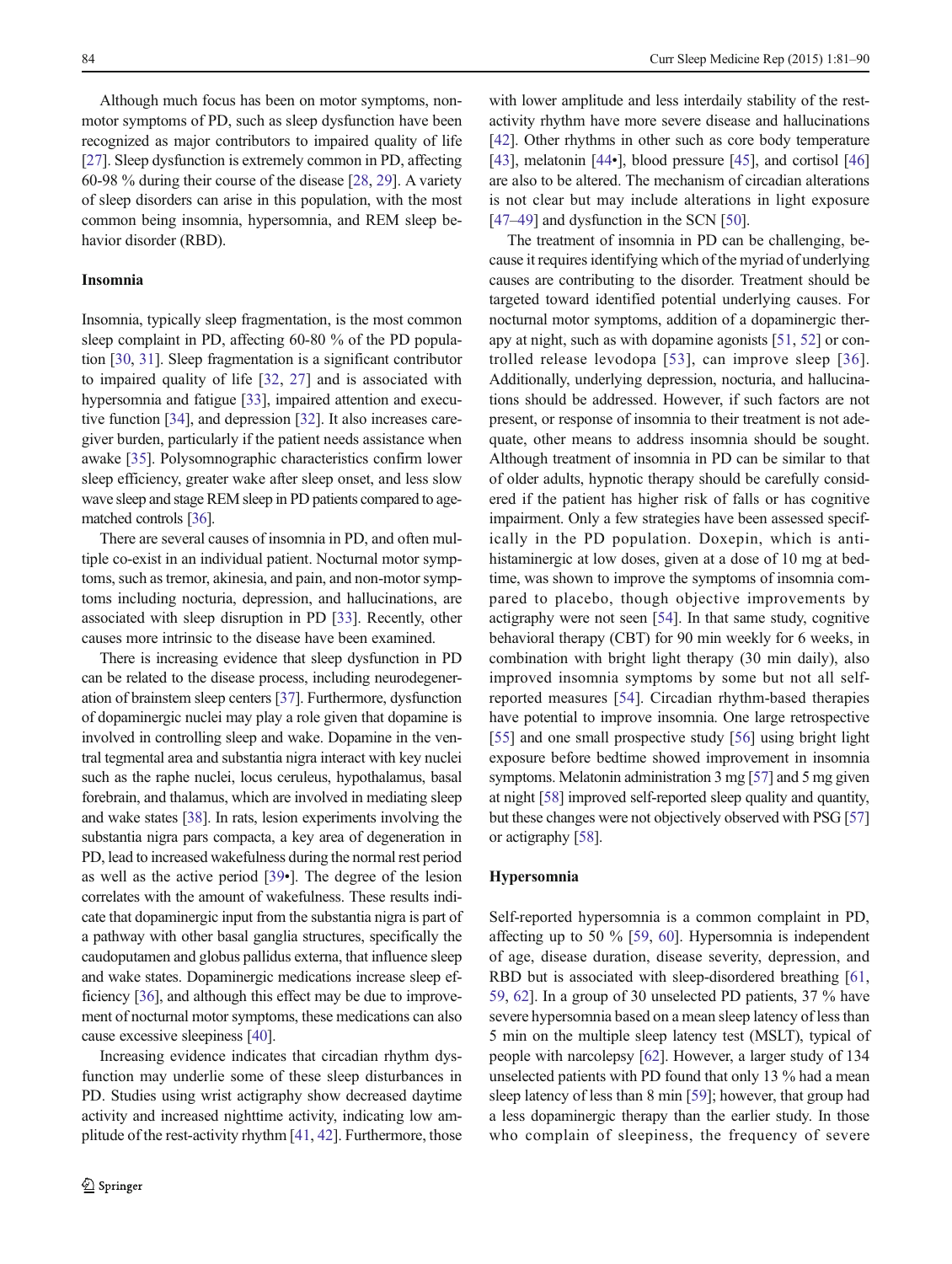hypersomnia (mean sleep latency <5 min on MSLT) is much higher at 50 %. In addition, 39 % had stage REM sleep in at least two naps, a finding typical of narcolepsy [[61](#page-7-0)]. These patients with a "narcolepsy-like phenotype" were sleepier than those with less than two naps with stage REM sleep. Furthermore, one neuropathological study of 11 PD patients found a greater loss of hypothalamic orexinergic neurons compared to controls, and this change correlated with disease severity [\[63](#page-7-0)]. A recent study has also shown that PD patients with stage REM sleep during the day are sleeper than those without daytime REM sleep [[64\]](#page-7-0). Although objective and self-reported sleepiness (using Epworth sleepiness scale >10) correlate, the strength of this association is variable, suggesting that some patients are not aware of how sleepy they are [\[61](#page-7-0), [59](#page-7-0), [62](#page-7-0)].

Sleep attacks, described as an irresistible or sudden sleepiness with our without warning signs, have also been described in up to 43 % people with PD [\[65](#page-7-0), [66](#page-7-0)]. This is a particularly dangerous symptom as 21 % report sleep attacks when driving [[66](#page-7-0)]. Sleep attacks are associated with dopaminergic therapy, particularly dopamine agonists but also levodopa, and is predicted by older age, longer disease duration and severity, male sex, and poor self-reported sleep quality, though the Epworth sleepiness scale was poorly predictive [\[67,](#page-7-0) [65](#page-7-0)]. The strongest effect of dopamine agonists on sleep attacks occurred in younger men (age <70 years) [[65\]](#page-7-0). Some dopamine agonists appear to lower orexin-A levels, and this could be a potential mechanism by which they cause sleep attacks [[68](#page-7-0)].

Hypersomnia in PD has several potential causes and is often multifactorial. Levodopa therapy appears to be associated with hypersomnia [[61\]](#page-7-0), though not all studies have noted this finding [[59,](#page-7-0) [62\]](#page-7-0). Sleep disordered breathing, particularly OSA, is associated with hypersomnia in PD but can also cause hypersomnia in older adults without PD [\[59,](#page-7-0) [62](#page-7-0)]. However, patients with PD do not appear to be at higher risk and may actually be at lower risk for OSA than controls [\[69,](#page-7-0) [70\]](#page-8-0). A less explored potential cause of hypersomnia in PD is circadian rhythm disruption. A recent study showed that patients with PD have lower serum melatonin secretion amplitudes than controls and was more prominent in those with hypersomnia [\[44](#page-7-0)•]. Low melatonin secretion was confirmed in patients with early PD, in addition to altered rhythms in cortisol secretion and clock gene Bmal1 expression [\[71\]](#page-8-0). Furthermore, dopaminergic therapy appears to alter circadian alignment between the melatonin and sleep-wake rhythms [\[72](#page-8-0)•].

Treatment of hypersomnia requires identification of potential underlying causes, but the hypersomnia is often persistent. Unfortunately, no therapy has been shown to consistently improve hypersomnia in PD. Several small trials of modafinil with daily doses ranging 200–400 mg improves self-reported hypersomnia [[73](#page-8-0)–[76](#page-8-0)], though most of them have shown only modest benefit, and two studies did not show improvement [\[77](#page-8-0), [78\]](#page-8-0). Furthermore, modafinil does not affect objective sleepiness [\[79](#page-8-0), [74,](#page-8-0) [78](#page-8-0)]. Neither doxepin [\[54](#page-7-0)] nor CBT combined with bright light therapy improved subjective sleepiness in a group of PD patients [[54\]](#page-7-0). In one open-label study, sodium oxybate improved subjective sleepiness and fatigue, but it can cause dizziness and nocturia [\[80](#page-8-0)]. Given the relationship between circadian dysfunction and hypersomnia, development of circadian-based approaches to address this troublesome symptom is needed. Only one study examining the effect of melatonin (5 and 50 mg) on hypersomnia, but a significant effect on subjective sleepiness was not demonstrated [\[58](#page-7-0)].

# REM Sleep Behavior Disorder

RBD is a parasomnia characterized by dream enactment behavior, such as screaming, flailing, punching, or jumping out of bed, by history or documented during stage REM sleep and the finding of REM sleep without atonia (RSWA) on PSG [[81](#page-8-0)]. The behaviors are often violent but can be nonviolent, such as singing, smiling, and laughing. Somnambulism is rare in RBD, as the eyes are closed, and there is no awareness of the environment. The dream enactment can result in injuries to the patient or bedpartner [\[82\]](#page-8-0). Idiopathic RBD is more common in men with an age of onset of approximately 62 years [\[83\]](#page-8-0).

RBD is a common finding in PD with about 46 % affected across the disease range [\[84\]](#page-8-0) and is associated with greater progression of motor symptoms [\[85\]](#page-8-0). Some studies suggest that those with RBD are more likely to have PIGD subtype [\[86](#page-8-0), [87](#page-8-0)], though others have not confirmed this finding [\[88,](#page-8-0) [84](#page-8-0)]. However, a quantitative analysis of the motor activity during stage REM sleep showed RSWA in patients with PD and freezing of gait compared to those without freezing of gait. Furthermore, the amount of tonic motor activity during stage REM sleep was similar to RBD; the phasic activity was elevated in PD with FOG but not as much as RBD [\[89](#page-8-0)]. Furthermore, RBD appears to be a strong risk factor for the development of dementia in PD, with 34 % of non-demented PD patients developing dementia over 4.4 years [[90](#page-8-0)•]. A survey-based study using the RBD screening questionnaire in a large group of PD patients showed that those with high likelihood for RBD had more sleep disruption and hallucinations [[91\]](#page-8-0). However, studies using this questionnaire in PD should be interpreted with caution, as the sensitivity and specificity compared to PSG are significantly lower, unless the patients are aware of RBD symptoms [\[92\]](#page-8-0).

#### RBD as a Harbinger of Neurodegenerative Disease

Soon after the disorder was recognized by Schenck and colleagues, a relationship between RBD and the development of neurodegenerative disease, particularly PD and dementia with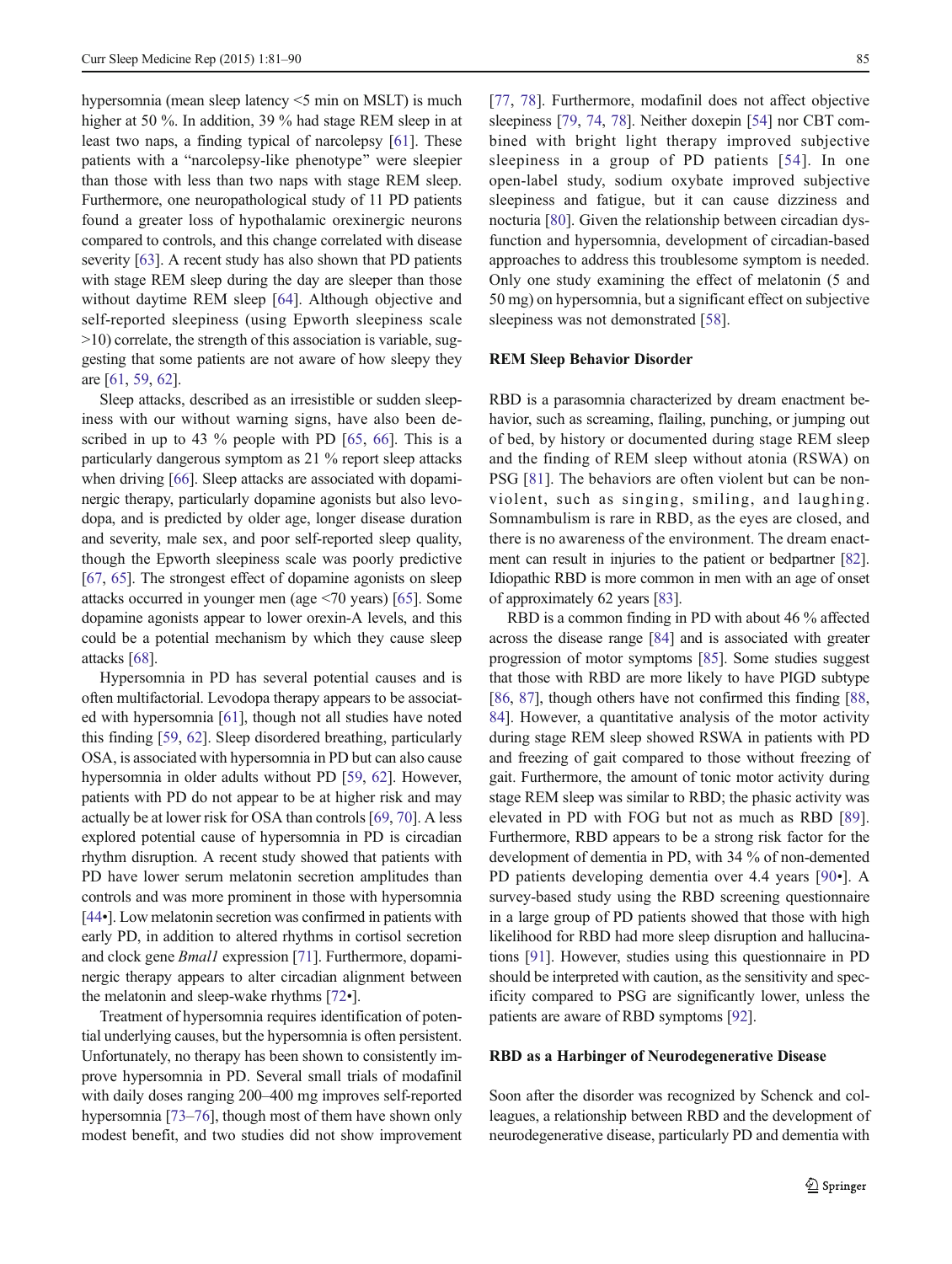Lewy bodies, has become apparent [[93](#page-8-0)]. Several studies have since confirmed increased risk of developing a neurodegenerative disease over several years [[94,](#page-8-0) [83,](#page-8-0) [95](#page-8-0)–[97\]](#page-8-0). Recently, Iranzo and colleagues extended their previous findings and showed that over 90 % of 174 patients with PSG-confirmed RBD develop a neurodegenerative disease at 14 years from diagnosis of RBD, with a median time to diagnosis of 7.5 years [\[83\]](#page-8-0). Among 172 autopsied cases with PSG-confirmed RBD, 170 had a neurodegenerative disease, with the most common clinical diagnosis being dementia with Lewy bodies (57 %) and then PD (19 %) [\[98](#page-8-0)•]. On pathological examination, 94 % ultimately have  $\alpha$ -synuclein pathology, most of which was consistent with either dementia with Lewy bodies or PD [\[98](#page-8-0)•].

These findings have sparked a search for markers to determine which patients with RBD will develop neurodegenerative disease and when. Patients with RBD have abnormal brain metabolism and perfusion imaging patterns consistent with PD and dementia with Lewy bodies, and that these imaging modalities may be helpful to predict conversion of RBD to PD or dementia with Lewy bodies [[99](#page-8-0)]. Patients with RBD and mild cognitive impairment have a greater proportion of slower waking electroencephalography (EEG) frequencies using power spectral analysis than those without mild cognitive impairment and controls. This finding suggests that the cause of the dementia is related to the EEG changes, rather than the RBD itself, and perhaps quantitative EEG analysis can be used to predict those likely to convert to dementia [[100](#page-8-0)]. Identification of these at-risk patients will be important to test the ability of potential diseasemodifying agents to reduce or eliminate development of neurodegenerative disease. Guidelines for clinical trials toward this aim were recently published in a consensus statement from the International RBD Study Group [[101](#page-8-0)]. However, at this time no treatments have been demonstrated to slow PD progression.

Antidepressants, particularly selective serotonin reuptake inhibitors, increase the risk of RBD symptoms [\[102,](#page-8-0) [103\]](#page-8-0). However, in a group with RSWA related to sertraline, the typical male predominance and elder age of idiopathic RBD were not seen [[103](#page-8-0)]. In addition, a quantitative analysis of the electromyography during stage REM sleep found that the RSWA in patients taking antidepressants had less total and less tonic activity in the submentalis muscle than PD patients with RBD [\[104\]](#page-9-0). These findings suggest that the pathophysiology of antidepressant medication-induced RBD is different from idiopathic RBD [\[102](#page-8-0)–[104\]](#page-9-0). Other recent data suggests that the development of RBD in the setting of antidepressants may be an early signal of an underlying neurodegenerative disease [[105](#page-9-0)]. RBD patients on antidepressants were found to have a higher rate of other

known preclinical markers of neurodegenerative disease, such as loss of olfaction and color vision, autonomic dysfunction, and altered motor function. Although these patients did not develop a neurodegenerative disease at the same rate as those with idiopathic RBD (17 vs. 52 %) over the 8-year follow-up period, it is not clear how many of the control subjects developed neurodegenerative disease [[105\]](#page-9-0). Therefore, it remains unclear if those with RBD on antidepressants are actually at higher risk of developing a neurodegenerative disease.

## Treatment of RBD

Symptomatic treatment of RBD includes medications and safety precautions. However, no large randomized controlled trials have been performed in RBD. Clonazepam, a longacting benzodiazepine, is the most commonly used medication for RBD, since it was shown to improve RBD symptoms [\[93](#page-8-0)]. A low dose of clonazepam (up to 1 mg) is effective in the majority of patients [\[106\]](#page-9-0). However, there remains a concern for this medication to worsen cognitive function in older adults. Melatonin administration of 3–15 mg can also be effective to reduce frequency and severity of self-reported RBD symptoms and even reduce the motor tone during stage REM sleep [\[107,](#page-9-0) [106](#page-9-0), [108](#page-9-0)]. Furthermore, melatonin has a better adverse event profile that clonazepam with diminished potential for drug-drug interactions, an important consideration in older adults.

Some patients do not improve with clonazepam or melatonin, and other therapies are needed to address the dream enactment behavior. Ramelteon, a melatonin receptor agonist, was beneficial for RBD symptoms and reduced RSWA in two patients [\[109\]](#page-9-0). Rivastigmine, a cholinesterase inhibitor, improved RBD symptoms in 12 PD patients in whom melatonin and clonazepam therapy failed [[110\]](#page-9-0). Finally, in a small study of 4 patients with RBD refractory to clonazepam and melatonin, a pressurized bed alarm reduced sleep-related injuries from RBD [[111\]](#page-9-0).

## Conclusion

Sleep disturbances in AD and PD are common and result from the underlying disease process, as well as secondary to motor dysfunction, in the case of PD, or non-motor disturbances, such as low exposure to zeitgebers, mood disorders, and autonomic dysfunction. In addition, circadian rhythm dysfunction appears related to neurodegeneration, but it remains unclear whether this is a downstream effect or potential avenue to intervene in the disease process. Understanding the role of sleep and circadian function in neurodegeneration is important to improve quality of life and disability in these patients and perhaps develop therapies to alter the disease course.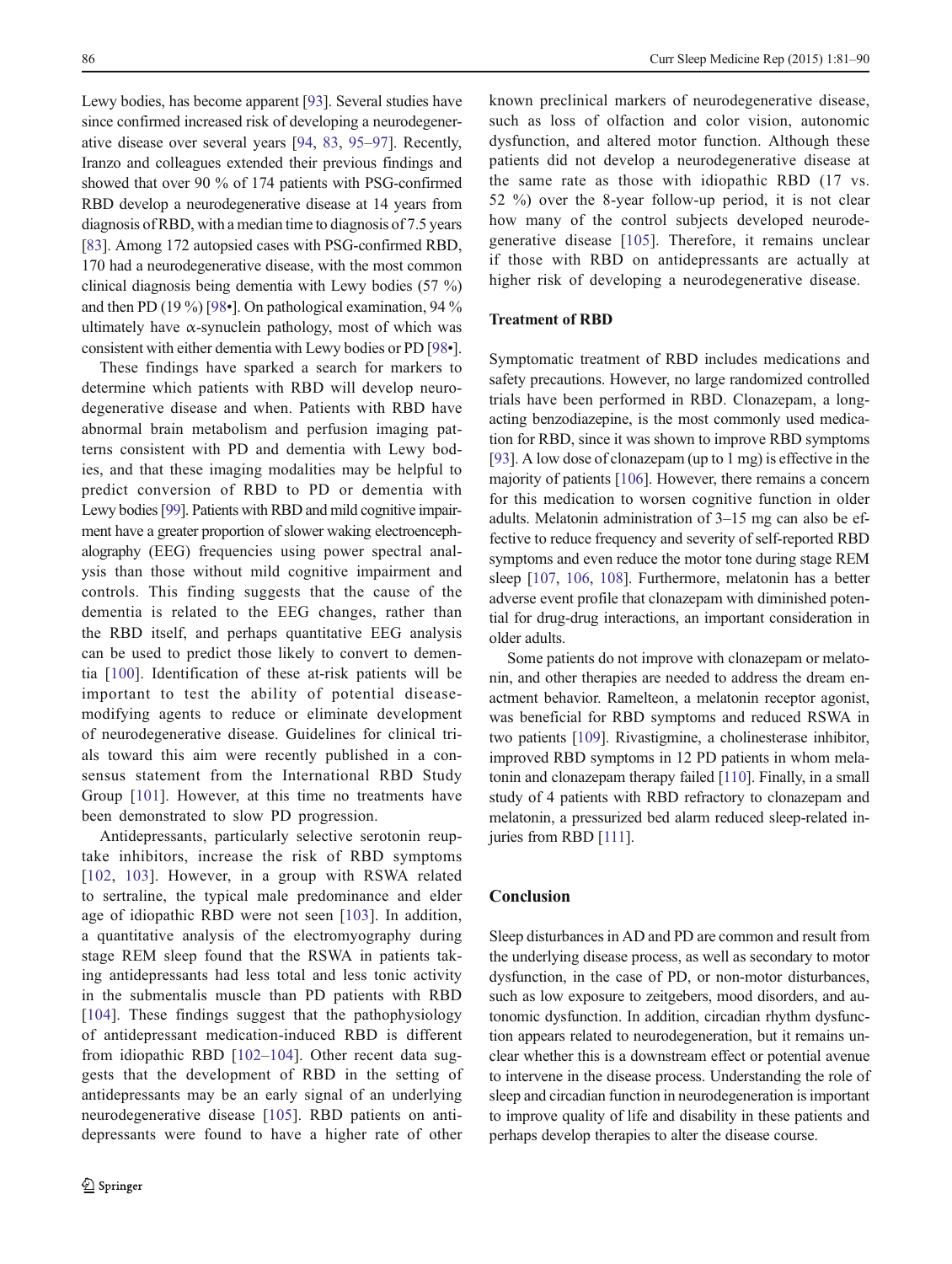#### <span id="page-6-0"></span>Compliance with Ethics Guidelines

Conflict of Interest Roneil Malkani and Hrayr Attarian declare that they have no conflict of interest.

Human and Animal Rights and Informed Consent This article does not contain any studies with human or animal subjects performed by any of the authors.

#### **References**

Papers of particular interest, published recently, have been highlighted as:

• Of importance

- 1. Maaskant M, van de Wouw E, van Wijck R, Evenhuis HM, Echteld MA. Circadian sleep-wake rhythm of older adults with intellectual disabilities. Res Dev Disabil. 2013;34(4):1144–51.
- 2. Tranah GJ, Blackwell T, Stone KL, Ancoli-Israel S, Paudel ML, Ensrud KE, et al. Circadian activity rhythms and risk of incident dementia and mild cognitive impairment in older women. Ann Neurol. 2011;70(5):722–32.
- 3. Thome J, Coogan AN, Woods AG, Darie CC, Hassler F. CLOCK genes and circadian rhythmicity in Alzheimer disease. J Aging Res. 2011;2011:383091.
- 4. Katz B, Rimmer S, Iragui V, Katzman R. Abnormal pattern electroretinogram in Alzheimer's disease: evidence for retinal ganglion cell degeneration? Ann Neurol. 1989;26(2):221–5.
- 5. Hanford N, Figueiro M. Light therapy and Alzheimer's disease and related dementia: past, present, and future. J Alzheimers Dis. 2013;33(4):913–22.
- 6. Figueiro MG, Hamner R, Higgins P, Hornick T, Rea MS. Field measurements of light exposures and circadian disruption in two populations of older adults. J Alzheimers Dis. 2012;31(4):711–5.
- 7. Meadows R, Luff R, Eyers I, Venn S, Cope E, Arber S. An actigraphic study comparing community dwelling poor sleepers with non-demented care home residents. Chronobiol Int. 2010;27(4):842–54.
- 8. Wu YH, Swaab DF. The human pineal gland and melatonin in aging and Alzheimer's disease. J Pineal Res. 2005;38(3):145–52.
- 9. Madeira MD, Pereira PA, Silva SM, Cadete-Leite A, Paula-Barbosa MM. Basal forebrain neurons modulate the synthesis and expression of neuropeptides in the rat suprachiasmatic nucleus. Neuroscience. 2004;125(4):889–901.
- 10. Dragicevic N, Copes N, O'Neal-Moffitt G, Jin J, Buzzeo R, Mamcarz M, et al. Melatonin treatment restores mitochondrial function in Alzheimer's mice: a mitochondrial protective role of melatonin membrane receptor signaling. J Pineal Res. 2011;51(1): 75–86.
- 11. Olcese JM, Cao C, Mori T, Mamcarz MB, Maxwell A, Runfeldt MJ, et al. Protection against cognitive deficits and markers of neurodegeneration by long-term oral administration of melatonin in a transgenic model of Alzheimer disease. J Pineal Res. 2009;47(1):82–96.
- 12. Stranahan AM. Chronobiological approaches to Alzheimer's disease. Curr Alzheimer Res. 2012;9(1):93–8.
- 13. Kang JE, Lim MM, Bateman RJ, Lee JJ, Smyth LP, Cirrito JR, et al. Amyloid-beta dynamics are regulated by orexin and the sleep-wake cycle. Science. 2009;326(5955):1005–7.
- 14. Xie L, Kang H, Xu Q, Chen MJ, Liao Y, Thiyagarajan M, et al. Sleep drives metabolite clearance from the adult brain. Science. 2013;342(6156):373–7.
- 15. Onen F, Onen H. [Obstructive sleep apnea and cognitive impairment in the elderly]. Psychol Neuropsychiatr Vieil. 2010;8(3): 163–9.
- 16. Guarnieri B, Adorni F, Musicco M, Appollonio I, Bonanni E, Caffarra P, et al. Prevalence of sleep disturbances in mild cognitive impairment and dementing disorders: a multicenter Italian clinical cross-sectional study on 431 patients. Dement Geriatr Cogn Disord. 2012;33(1):50–8.
- 17. Rose KM, Beck C, Tsai PF, Liem PH, Davila DG, Kleban M, et al. Sleep disturbances and nocturnal agitation behaviors in older adults with dementia. Sleep. 2011;34(6):779–86.
- 18.• Singer C, Tractenberg RE, Kaye J, Schafer K, Gamst A, Grundman M, et al. A multicenter, placebo-controlled trial of melatonin for sleep disturbance in Alzheimer's disease. Sleep. 2003;26(7):893–901. This is the landmark study showing the futility of melatonin as a treatment for sleep disturbances in Alzheimer's disease.
- 19. Serfaty M, Kennell-Webb S, Warner J, Blizard R, Raven P. Double-blind randomised placebo-controlled trial of low-dose melatonin for sleep disorders in dementia. Int J Geriatric Psychiatry. 2002;17(12):1120–7.
- 20. Gehrman PR, Connor DJ, Martin JL, Shochat T, Corey-Bloom J, Ancoli-Israel S. Melatonin fails to improve sleep or agitation in double-blind randomized placebo-controlled trial of institutionalized patients with Alzheimer disease. Am J Geriatric Psychiatry: Off J Am Assoc Geriatric Psychiatry. 2009;17(2):166–9.
- 21. Asayama K, Yamadera H, Ito T, Suzuki H, Kudo Y, Endo S. Double blind study of melatonin effects on the sleep-wake rhythm, cognitive and non-cognitive functions in Alzheimer type dementia. J Nippon Med Sch. 2003;70(4):334–41.
- 22. Dowling GA, Burr RL, Van Someren EJ, Hubbard EM, Luxenberg JS, Mastick J, et al. Melatonin and bright-light treatment for rest-activity disruption in institutionalized patients with Alzheimer's disease. J Am Geriatr Soc. 2008;56(2):239–46.
- 23. Mahlberg R, Walther S. Actigraphy in agitated patients with dementia. Monitoring treatment outcomes. Z Gerontol Geriatr. 2007;40(3):178–84.
- 24. Figueiro M. A proposed 24-h lighting scheme for older adults. Light Res Technol. 2008;40(2):153–60.
- 25.• Peter-Derex L, Yammine P, Bastuji H, Croisile B. Sleep and Alzheimer's disease. Sleep Med Rev. 2015;19C:29–38. This is an up to date and comprehensive review of sleep and its disorders in Alzheimer's disease.
- 26. de Lau LM, Breteler MM. Epidemiology of Parkinson's disease. Lancet Neurol. 2006;5(6):525–35.
- 27. Duncan GW, Khoo TK, Yarnall AJ, O'Brien JT, Coleman SY, Brooks DJ, et al. Health-related quality of life in early Parkinson's disease: the impact of nonmotor symptoms. Mov Disord. 2014;29(2):195–202.
- 28. Lees AJ, Blackburn NA, Campbell VL. The nighttime problems of Parkinson's disease. Clin Neuropharmacol. 1988;11(6):512–9.
- 29. Tandberg E, Larsen JP, Karlsen K. A community-based study of sleep disorders in patients with Parkinson's disease. Mov Disord. 1998;13(6):895–9.
- 30. Dauvilliers Y. Insomnia in patients with neurodegenerative conditions. Sleep Med. 2007;8 Suppl 4:S27–34.
- 31. Oerlemans WG, de Weerd AW. The prevalence of sleep disorders in patients with Parkinson's disease. A self-reported, communitybased survey. Sleep Med. 2002;3(2):147–9.
- 32. Avidan A, Hays RD, Diaz N, Bordelon Y, Thompson AW, Vassar SD, et al. Associations of sleep disturbance symptoms with healthrelated quality of life in Parkinson's disease. J Neuropsychiatry Clin Neurosci. 2013;25(4):319–26.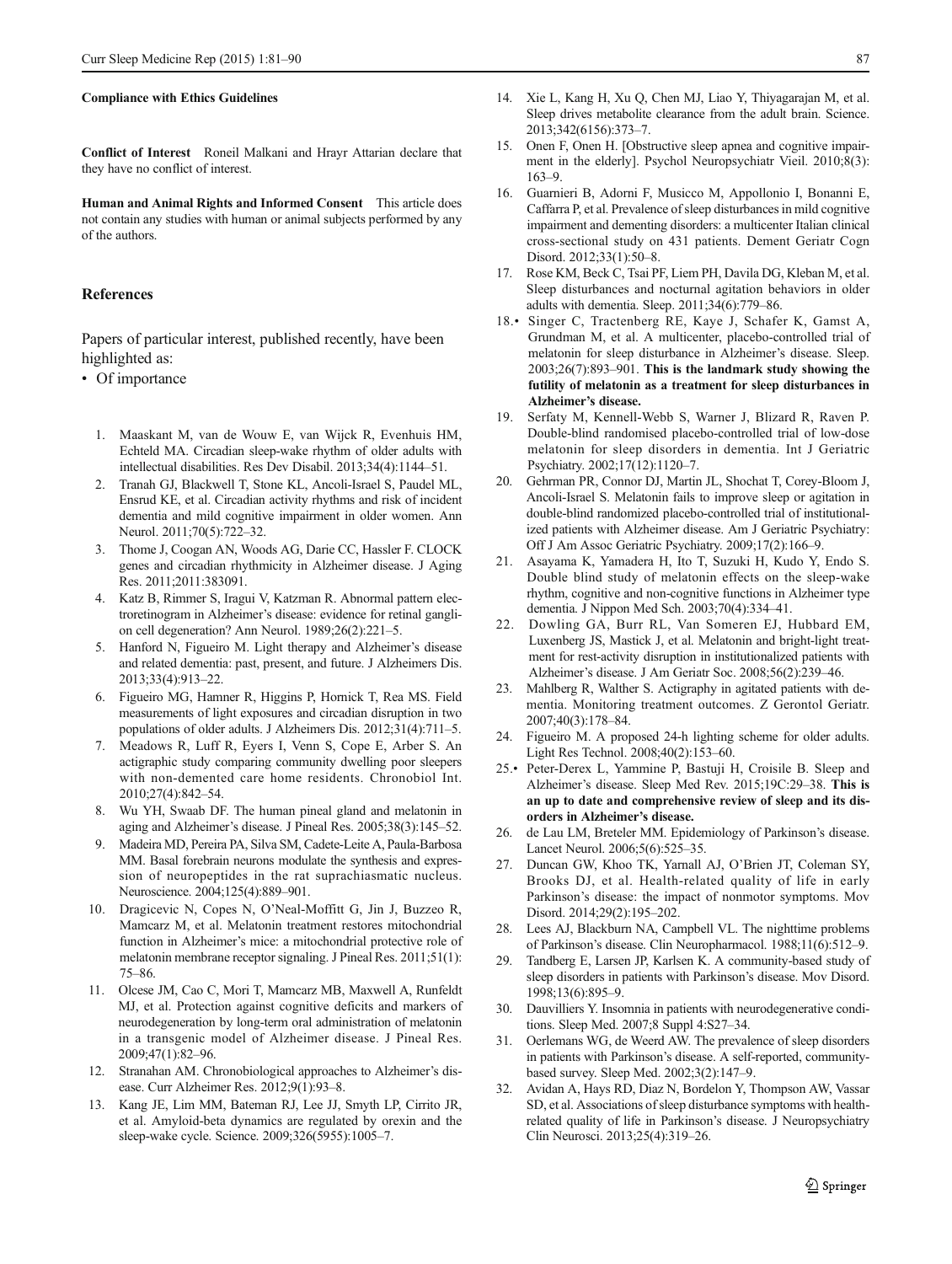- <span id="page-7-0"></span>33. Adler CH, Thorpy MJ. Sleep issues in Parkinson's disease. Neurology. 2005;64(12 Suppl 3):S12–20.
- 34. Stavitsky K, Neargarder S, Bogdanova Y, McNamara P, Cronin-Golomb A. The impact of sleep quality on cognitive functioning in Parkinson's disease. J Int Neuropsychol Soc. 2012;18(1):108–17.
- 35. Pal PK, Thennarasu K, Fleming J, Schulzer M, Brown T, Calne SM. Nocturnal sleep disturbances and daytime dysfunction in patients with Parkinson's disease and in their caregivers. Parkinsonism Relat Disord. 2004;10(3):157–68.
- 36. Ferreira T, Prabhakar S, Kharbanda PS. Sleep disturbances in drug naive Parkinson's disease (PD) patients and effect of levodopa on sleep. Ann Indian Acad Neurol. 2014;17(4):416–9.
- 37. Braak H, Del Tredici K, Rub U, de Vos RA, Jansen Steur EN, Braak E. Staging of brain pathology related to sporadic Parkinson's disease. Neurobiol Aging. 2003;24(2):197–211.
- 38. Rye DB. The two faces of Eve: dopamine's modulation of wakefulness and sleep. Neurology. 2004;63(8 Suppl 3):S2–7.
- 39.• Qiu MH, Yao QL, Vetrivelan R, Chen MC, Lu J. Nigrostriatal Dopamine Acting on Globus Pallidus Regulates Sleep. Cereb Cortex. 2014. This experimental study in rats showed that the dopaminergic neurons in the substantia nigra is part of a pathway through the basal ganglia that influences sleep and wake state control. These results link key areas of degeneration in Parkinson's disease to insomnia and hypersomnia.
- 40. Kaynak D, Kiziltan G, Kaynak H, Benbir G, Uysal O. Sleep and sleepiness in patients with Parkinson's disease before and after dopaminergic treatment. Eur J Neurol. 2005;12(3):199–207.
- 41. van Hilten B, Hoff JI, Middelkoop HA, van der Velde EA, Kerkhof GA, Wauquier A, et al. Sleep disruption in Parkinson's disease. Assessment by continuous activity monitoring. Arch Neurol. 1994;51(9):922–8.
- 42. Whitehead DL, Davies AD, Playfer JR, Turnbull CJ. Circadian rest-activity rhythm is altered in Parkinson's disease patients with hallucinations. Mov Disord. 2008;23(8):1137–45.
- 43. Zhong G, Bolitho S, Grunstein R, Naismith SL, Lewis SJ. The relationship between thermoregulation and REM sleep behaviour disorder in Parkinson's disease. PLoS One. 2013;8(8):e72661.
- 44.• Videnovic A, Noble C, Reid KJ, Peng J, Turek FW, Marconi A, et al. Circadian melatonin rhythm and excessive daytime sleepiness in Parkinson disease. JAMA Neurol. 2014;71(4):463–9. The results of this cross-sectional study showed that circadian melatonin rhythm is blunted in Parkinson's disease, and that this relates to hypersomnia in these patients.
- 45. Stuebner E, Vichayanrat E, Low DA, Mathias CJ, Isenmann S, Haensch CA. Twenty-four-hour non-invasive ambulatory blood pressure and heart rate monitoring in Parkinson's disease. Front Neurol. 2013;4:49.
- 46. Hartmann A, Veldhuis JD, Deuschle M, Standhardt H, Heuser I. Twenty-four-hour cortisol release profiles in patients with Alzheimer's and Parkinson's disease compared to normal controls: ultradian secretory pulsatility and diurnal variation. Neurobiol Aging. 1997;18(3):285–9.
- 47. Turner PL, Mainster MA. Circadian photoreception: ageing and the eye's important role in systemic health. Br J Ophthalmol. 2008;92(11):1439–44.
- 48. Van Someren EJ. Circadian and sleep disturbances in the elderly. Exp Gerontol. 2000;35(9–10):1229–37.
- 49. Rutten S, Vriend C, van den Heuvel OA, Smit JH, Berendse HW, van der Werf YD. Bright light therapy in Parkinson's disease: an overview of the background and evidence. Parkinsons Dis. 2012;2012:767105.
- 50. Kudo T, Loh DH, Truong D, Wu Y, Colwell CS. Circadian dysfunction in a mouse model of Parkinson's disease. Exp Neurol. 2011;232(1):66–75.
- 51. Pahwa R, Stacy MA, Factor SA, Lyons KE, Stocchi F, Hersh BP, et al. Ropinirole 24-hour prolonged release: randomized, controlled study in advanced Parkinson disease. Neurology. 2007;68(14):1108–15.
- 52. Poewe WH, Rascol O, Quinn N, Tolosa E, Oertel WH, Martignoni E, et al. Efficacy of pramipexole and transdermal rotigotine in advanced Parkinson's disease: a double-blind, double-dummy, randomised controlled trial. Lancet Neurol. 2007;6(6):513–20.
- 53. Lima MM. Sleep disturbances in Parkinson's disease: the contribution of dopamine in REM sleep regulation. Sleep Med Rev. 2013;17(5):367–75.
- 54. Rios Romenets S, Creti L, Fichten C, Bailes S, Libman E, Pelletier A, et al. Doxepin and cognitive behavioural therapy for insomnia in patients with Parkinson's disease—a randomized study. Parkinsonism Relat Disord. 2013;19(7):670–5.
- 55. Willis GL, Moore C, Armstrong SM. A historical justification for and retrospective analysis of the systematic application of light therapy in Parkinson's disease. Rev Neurosci. 2012;23(2):199– 226.
- 56. Willis GL, Turner EJ. Primary and secondary features of Parkinson's disease improve with strategic exposure to bright light: a case series study. Chronobiol Int. 2007;24(3):521–37.
- 57. Medeiros CA, Carvalhedo de Bruin PF, Lopes LA, Magalhaes MC, de Lourdes Seabra M, de Bruin VM. Effect of exogenous melatonin on sleep and motor dysfunction in Parkinson's disease. A randomized, double-blind, placebo-controlled study. J Neurol. 2007;254(4):459–64.
- 58. Dowling GA, Mastick J, Colling E, Carter JH, Singer CM, Aminoff MJ. Melatonin for sleep disturbances in Parkinson's disease. Sleep Med. 2005;6(5):459–66.
- 59. Cochen De Cock V, Bayard S, Jaussent I, Charif M, Grini M, Langenier MC, et al. Daytime sleepiness in Parkinson's disease: a reappraisal. PLoS One. 2014;9(9):e107278.
- 60. Ondo WG, Dat Vuong K, Khan H, Atassi F, Kwak C, Jankovic J. Daytime sleepiness and other sleep disorders in Parkinson's disease. Neurology. 2001;57(8):1392–6.
- 61. Arnulf I, Konofal E, Merino-Andreu M, Houeto JL, Mesnage V, Welter ML, et al. Parkinson's disease and sleepiness: an integral part of PD. Neurology. 2002;58(7):1019–24.
- 62. Poryazova R, Benninger D, Waldvogel D, Bassetti CL. Excessive daytime sleepiness in Parkinson's disease: characteristics and determinants. Eur Neurol. 2010;63(3):129–35.
- 63. Thannickal TC, Lai YY, Siegel JM. Hypocretin (orexin) cell loss in Parkinson's disease. Brain. 2007;130(Pt 6):1586–95.
- 64. Bliwise DL, Trotti LM, Juncos JJ, Factor SA, Freeman A, Rye DB. Daytime REM sleep in Parkinson's disease. Parkinsonism Relat Disord. 2013;19(1):101–3.
- 65. Korner Y, Meindorfner C, Moller JC, Stiasny-Kolster K, Haja D, Cassel W, et al. Predictors of sudden onset of sleep in Parkinson's disease. Mov Disord. 2004;19(11):1298–305.
- 66. Paus S, Brecht HM, Koster J, Seeger G, Klockgether T, Wullner U. Sleep attacks, daytime sleepiness, and dopamine agonists in Parkinson's disease. Mov Disord. 2003;18(6):659–67.
- 67. Ferreira JJ, Desboeuf K, Galitzky M, Thalamas C, Brefel-Courbon C, Fabre N, et al. Sleep disruption, daytime somnolence and 'sleep attacks' in Parkinson's disease: a clinical survey in PD patients and age-matched healthy volunteers. Eur J Neurol. 2006;13(3):209– 14.
- 68. Asai H, Hirano M, Furiya Y, Udaka F, Morikawa M, Kanbayashi T, et al. Cerebrospinal fluid-orexin levels and sleep attacks in four patients with Parkinson's disease. Clin Neurol Neurosurg. 2009;111(4):341–4.
- 69. da Silva-Junior Jr FP, do Prado GF, Barbosa ER, Tufik S, Togeiro SM. Sleep disordered breathing in Parkinson's disease: a critical appraisal. Sleep Med Rev. 2014;18(2):173–8.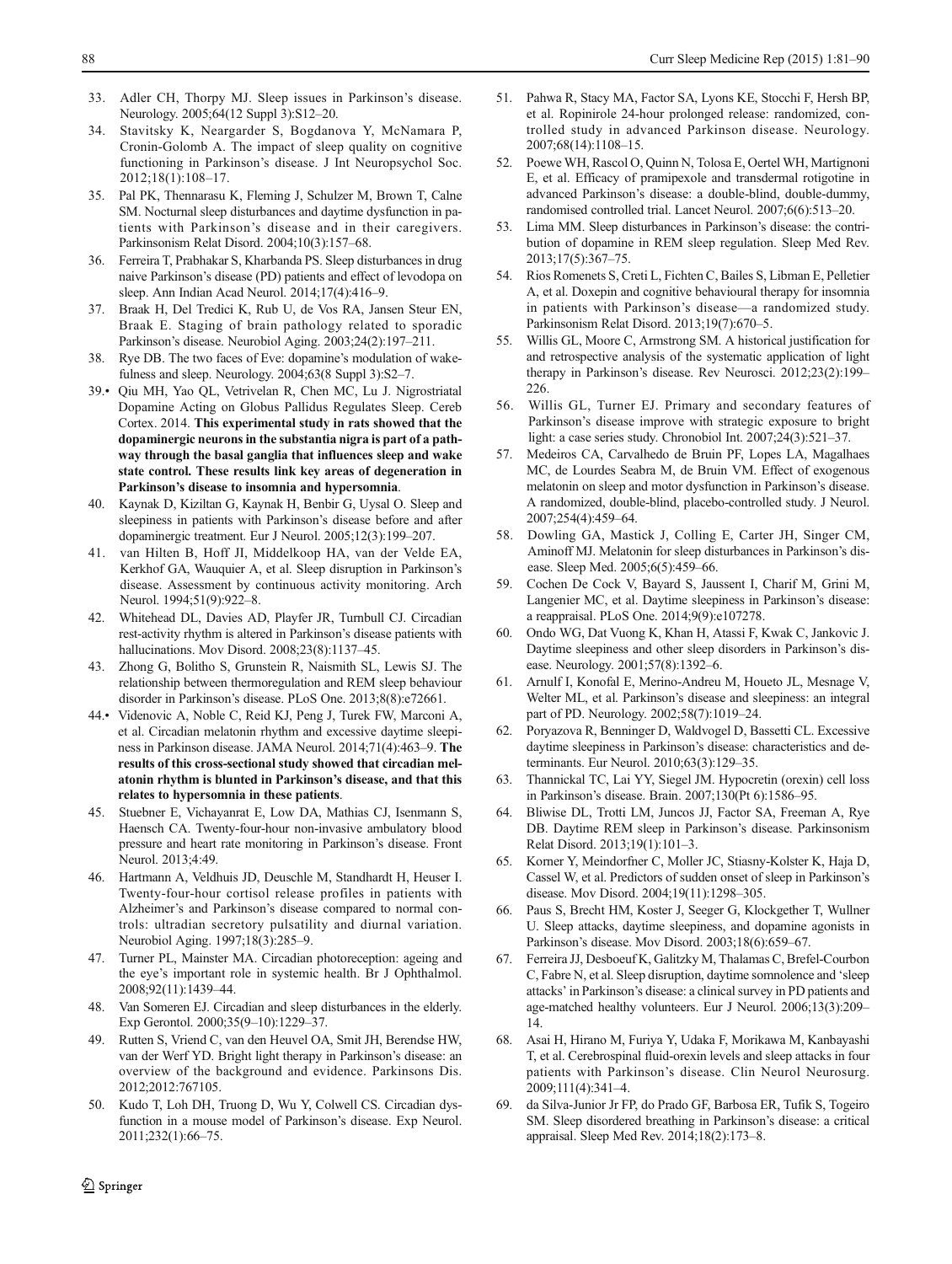- <span id="page-8-0"></span>70. Zeng J, Wei M, Li T, Chen W, Feng Y, Shi R, et al. Risk of obstructive sleep apnea in Parkinson's disease: a meta-analysis. PLoS One. 2013;8(12):e82091.
- 71. Breen DP, Vuono R, Nawarathna U, Fisher K, Shneerson JM, Reddy AB, et al. Sleep and circadian rhythm regulation in early Parkinson disease. JAMA Neurol. 2014;71(5):589–95.
- 72.• Bolitho SJ, Naismith SL, Rajaratnam SM, Grunstein RR, Hodges JR, Terpening Z, et al. Disturbances in melatonin secretion and circadian sleep-wake regulation in Parkinson disease. Sleep Med. 2014;15(3):342–7. This cross-sectional study links dopaminergic therapy in Parkinson's disease with increased melatonin secretion and circadian misalignment. Medicated patients with PD had higher melatonin secretion and longer phase angle between dim light melatonin onset and habitual sleep onset than unmedicated patients, who were not different from controls.
- 73. Adler CH, Caviness JN, Hentz JG, Lind M, Tiede J. Randomized trial of modafinil for treating subjective daytime sleepiness in patients with Parkinson's disease. Mov Disord. 2003;18(3):287–93.
- 74. Hogl B, Saletu M, Brandauer E, Glatzl S, Frauscher B, Seppi K, et al. Modafinil for the treatment of daytime sleepiness in Parkinson's disease: a double-blind, randomized, crossover, placebo-controlled polygraphic trial. Sleep. 2002;25(8):905–9.
- 75. Lokk J. Daytime sleepiness in elderly Parkinson's disease patients and treatment with the psychostimulant modafinil: a preliminary study. Neuropsychiatr Dis Treat. 2010;6:93–7.
- 76. Tyne HL, Taylor J, Baker GA, Steiger MJ. Modafinil for Parkinson's disease fatigue. J Neurol. 2010;257(3):452–6.
- 77. Lou JS, Dimitrova DM, Park BS, Johnson SC, Eaton R, Arnold G, et al. Using modafinil to treat fatigue in Parkinson disease: a double-blind, placebo-controlled pilot study. Clin Neuropharmacol. 2009;32(6):305–10.
- 78. Ondo WG, Fayle R, Atassi F, Jankovic J. Modafinil for daytime somnolence in Parkinson's disease: double-blind, placebocontrolled parallel trial. J Neurol Neurosurg Psychiatry. 2005;76(12):1636–9.
- 79. Trotti LM, Bliwise DL. Treatment of the sleep disorders associated with Parkinson's disease. Neurotherapeutics. 2014;11(1):68–77.
- 80. Ondo WG, Perkins T, Swick T, Hull Jr KL, Jimenez JE, Garris TS, et al. Sodium oxybate for excessive daytime sleepiness in Parkinson disease: an open-label polysomnographic study. Arch Neurol. 2008;65(10):1337–40.
- 81. American Academy of Sleep Medicine. International classification of sleep disorders. 3rd ed. Darien: American Academy of Sleep Medicine; 2014.
- 82. McCarter SJ, St Louis EK, Boswell CL, Dueffert LG, Slocumb N, Boeve BF, et al. Factors associated with injury in REM sleep behavior disorder. Sleep Med. 2014;15(11):1332–8.
- 83. Iranzo A, Fernandez-Arcos A, Tolosa E, Serradell M, Molinuevo JL, Valldeoriola F, et al. Neurodegenerative disorder risk in idiopathic REM sleep behavior disorder: study in 174 patients. PLoS One. 2014;9(2):e89741.
- 84. Sixel-Doring F, Trautmann E, Mollenhauer B, Trenkwalder C. Associated factors for REM sleep behavior disorder in Parkinson disease. Neurology. 2011;77(11):1048–54.
- 85. Bugalho P, Viana-Baptista M. REM sleep behavior disorder and motor dysfunction in Parkinson's disease—a longitudinal study. Parkinsonism Relat Disord. 2013;19(12):1084–7.
- 86. Kumru H, Santamaria J, Tolosa E, Iranzo A. Relation between subtype of Parkinson's disease and REM sleep behavior disorder. Sleep Med. 2007;8(7–8):779–83.
- 87. Postuma RB, Gagnon JF, Vendette M, Charland K, Montplaisir J. REM sleep behaviour disorder in Parkinson's disease is associated with specific motor features. J Neurol Neurosurg Psychiatry. 2008;79(10):1117–21.
- 88. Benninger DH, Michel J, Waldvogel D, Candia V, Poryazova R, van Hedel HJ, et al. REM sleep behavior disorder is not linked to postural instability and gait dysfunction in Parkinson. Mov Disord. 2010;25(11):1597–604.
- 89. Videnovic A, Marlin C, Alibiglou L, Planetta PJ, Vaillancourt DE, Mackinnon CD. Increased REM sleep without atonia in Parkinson disease with freezing of gait. Neurology. 2013;81(12):1030–5.
- 90.• Anang JB, Gagnon JF, Bertrand JA, Romenets SR, Latreille V, Panisset M, et al. Predictors of dementia in Parkinson disease: a prospective cohort study. Neurology. 2014;83(14):1253–60. This cohort study showed that REM sleep behavior disorder was associated with a very high risk of developing dementia over a 4.4 year follow up period.
- 91. Poryazova R, Oberholzer M, Baumann CR, Bassetti CL. REM sleep behavior disorder in Parkinson's disease: a questionnairebased survey. J Clin Sleep Med. 2013;9(1):55–9A.
- 92. Stiasny-Kolster K, Sixel-Doring F, Trenkwalder C, Heinzel-Gutenbrunner M, Seppi K, Poewe W, et al. Diagnostic value of the REM sleep behavior disorder screening questionnaire in Parkinson's disease. Sleep Med. 2014;16(1):186–9.
- 93. Schenck CH, Bundlie SR, Ettinger MG, Mahowald MW. Chronic behavioral disorders of human REM sleep: a new category of parasomnia. Sleep. 1986;9(2):293–308.
- 94. Gaenslen A, Wurster I, Brockmann K, Huber H, Godau J, Faust B, et al. Prodromal features for Parkinson's disease—baseline data from the TREND study. Eur J Neurol. 2014;21(5):766–72.
- 95. Iranzo A, Tolosa E, Gelpi E, Molinuevo JL, Valldeoriola F, Serradell M, et al. Neurodegenerative disease status and post-mortem pathology in idiopathic rapid-eye-movement sleep behaviour disorder: an observational cohort study. Lancet Neurol. 2013;12(5):443–53.
- 96. Pont-Sunyer C, Hotter A, Gaig C, Seppi K, Compta Y, Katzenschlager R, et al. The Onset of Nonmotor Symptoms in Parkinson's disease (The ONSET PD Study). Mov Disord. 2014;30(2):229–37.
- 97. Schenck CH, Bundlie SR, Mahowald MW. Delayed emergence of a Parkinsonian disorder in 38% of 29 older men initially diagnosed with idiopathic rapid eye movement sleep behaviour disorder. Neurology. 1996;46(2):388–93.
- 98.• Boeve BF, Silber MH, Ferman TJ, Lin SC, Benarroch EE, Schmeichel AM, et al. Clinicopathologic correlations in 172 cases of rapid eye movement sleep behavior disorder with or without a coexisting neurologic disorder. Sleep Med. 2013;14(8): 754–62. This clinico-pathological series of 172 patients illustrates the strong link between REM behavior disorder and  $\alpha$ -synucleinopathies.
- 99. Holtbernd F, Gagnon JF, Postuma RB, Ma Y, Tang CC, Feigin A, et al. Abnormal metabolic network activity in REM sleep behavior disorder. Neurology. 2014;82(7):620–7.
- 100. Rodrigues Brazete J, Montplaisir J, Petit D, Postuma RB, Bertrand JA, Genier Marchand D, et al. Electroencephalogram slowing in rapid eye movement sleep behavior disorder is associated with mild cognitive impairment. Sleep Med. 2013;14(11):1059–63.
- 101. Schenck CH, Montplaisir JY, Frauscher B, Hogl B, Gagnon JF, Postuma R, et al. Rapid eye movement sleep behavior disorder: devising controlled active treatment studies for symptomatic and neuroprotective therapy—a consensus statement from the International Rapid Eye Movement Sleep Behavior Disorder Study Group. Sleep Med. 2013;14(8):795–806.
- 102. Frauscher B, Jennum P, Ju YE, Postuma RB, Arnulf I, Cochen De Cock V, et al. Comorbidity and medication in REM sleep behavior disorder: a multicenter case-control study. Neurology. 2014;82(12):1076–9.
- 103. Zhang B, Hao Y, Jia F, Tang Y, Li X, Liu W, et al. Sertraline and rapid eye movement sleep without atonia: an 8-week, open-label study of depressed patients. Prog Neuropsychopharmacol Biol Psychiatry. 2013;47:85–92.